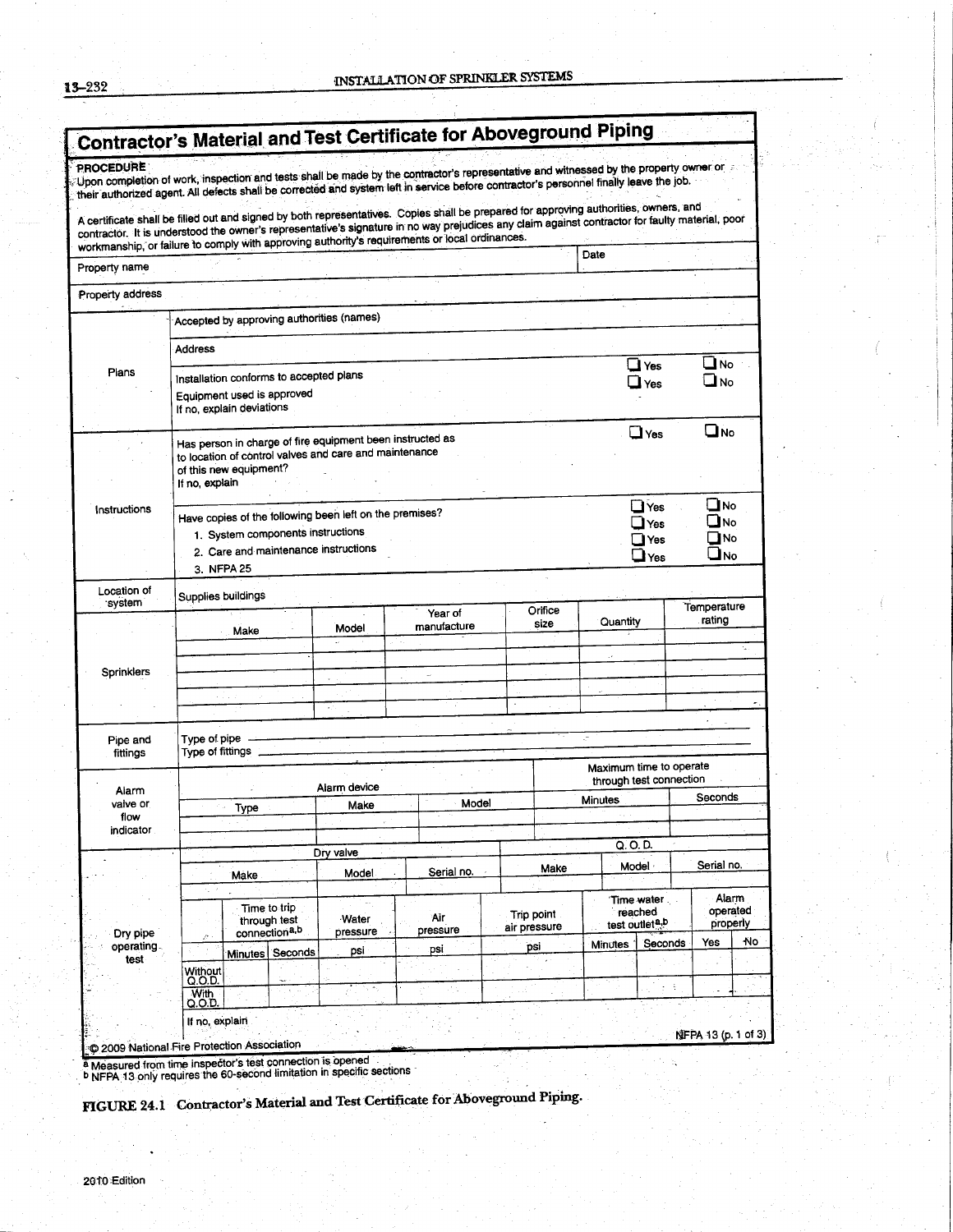|                                           | Operation                                                                                                                                                                              |                                                                |                                                      | Pneumatic <b>Provide</b>                                                                                                                                                                                                                                                                                                                                                                                                                                                                                                                                                                       |                                                               |                                             |                   |                                    |                     |                          |  |  |
|-------------------------------------------|----------------------------------------------------------------------------------------------------------------------------------------------------------------------------------------|----------------------------------------------------------------|------------------------------------------------------|------------------------------------------------------------------------------------------------------------------------------------------------------------------------------------------------------------------------------------------------------------------------------------------------------------------------------------------------------------------------------------------------------------------------------------------------------------------------------------------------------------------------------------------------------------------------------------------------|---------------------------------------------------------------|---------------------------------------------|-------------------|------------------------------------|---------------------|--------------------------|--|--|
|                                           |                                                                                                                                                                                        | Piping supervised                                              | $\mathsf{\blacktriangleleft}$ Yes                    | or L                                                                                                                                                                                                                                                                                                                                                                                                                                                                                                                                                                                           | La Electric                                                   |                                             | <b>Hydraulics</b> |                                    | $\Box$ Yes          | $\square$ No             |  |  |
|                                           | Detecting media supervised<br>Does valve operate from the manual trip, remote, or both<br>control stations?                                                                            |                                                                |                                                      |                                                                                                                                                                                                                                                                                                                                                                                                                                                                                                                                                                                                |                                                               |                                             |                   |                                    |                     | $\sqcup$ Yes<br>`No الما |  |  |
| Deluge and<br>preaction<br>valves         | is there an accessible facility in each circuit<br>If no, explain<br>for testing?<br>Yes<br>No                                                                                         |                                                                |                                                      |                                                                                                                                                                                                                                                                                                                                                                                                                                                                                                                                                                                                |                                                               |                                             |                   |                                    |                     |                          |  |  |
|                                           | Make                                                                                                                                                                                   | Model                                                          | Does each circuit operate<br>supervision loss alarm? |                                                                                                                                                                                                                                                                                                                                                                                                                                                                                                                                                                                                |                                                               | Does each circuit operate<br>valve release? |                   | Maximum time to<br>operate release |                     |                          |  |  |
|                                           |                                                                                                                                                                                        |                                                                | Yes.                                                 | No.                                                                                                                                                                                                                                                                                                                                                                                                                                                                                                                                                                                            | Yes                                                           |                                             | No.               |                                    | <b>Minutes</b>      | <u>Seconds</u>           |  |  |
| Pressure-                                 | Location<br>Make and<br>and floor<br>model                                                                                                                                             |                                                                | Setting                                              |                                                                                                                                                                                                                                                                                                                                                                                                                                                                                                                                                                                                |                                                               | Static pressure                             |                   | Residual pressure<br>(flowing)     |                     | Flow rate                |  |  |
| reducing<br>valve test                    |                                                                                                                                                                                        |                                                                |                                                      | Inlet (psi)                                                                                                                                                                                                                                                                                                                                                                                                                                                                                                                                                                                    |                                                               | Outlet (psi)<br>Inlet (psi)                 |                   |                                    | Outlet (psi)        | Flow (gpm)               |  |  |
| Test<br>description                       |                                                                                                                                                                                        |                                                                | not exceed 11/2 psi (0.1 bar) in 24 hours.           | Hydrostatic: Hydrostatic tests shall be made at not less than 200 psi (13.6 bar) for 2 hours or 50 psi (3.4 bar)<br>above static pressure in excess of 150 psi (10.2 bar) for 2 hours. Differential dry pipe valve clappers shall be left<br>open during the test to prevent damage. All aboveground piping leakage shall be stopped.<br>Pneumatic: Establish 40 psi (2.7 bar) air pressure and measure drop, which shall not exceed 11/2 psi (0.1 bar)<br>in 24 hours. Test pressure tanks at normal water level and air pressure and measure air pressure drop, which shall                  |                                                               |                                             |                   |                                    |                     |                          |  |  |
|                                           |                                                                                                                                                                                        | Dry piping pneumatically tested<br>Equipment operates properly | All piping hydrostatically tested at -               | $\sqcup$ Yes<br>Yes                                                                                                                                                                                                                                                                                                                                                                                                                                                                                                                                                                            | psi (--- bar) for --- hours<br>$\mathbf{\mathsf{u}}$ No<br>No |                                             |                   |                                    | If no, state reason |                          |  |  |
|                                           | ayes ا                                                                                                                                                                                 | ouاك                                                           |                                                      | Do you certify as the sprinkler contractor that additives and corrosive chemicals, sodium silicate or derivatives<br>of sodium silicate, brine, or other corrosive chemicals were not used for testing systems or stopping leaks?                                                                                                                                                                                                                                                                                                                                                              |                                                               |                                             |                   |                                    |                     |                          |  |  |
| Tests                                     | Drain<br>Reading of gauge located near water<br>Residual pressure with valve in test<br>test<br>supply test connection:<br>connection open wide:<br>psi ( –<br>- bar)<br>psi (<br>bar) |                                                                |                                                      |                                                                                                                                                                                                                                                                                                                                                                                                                                                                                                                                                                                                |                                                               |                                             |                   |                                    |                     |                          |  |  |
|                                           | sprinkler piping                                                                                                                                                                       |                                                                | Certificate for Underground Piping.                  | Underground mains and lead-in connections to system risers flushed before connection made to<br>Verified by copy of the Contractor's Material and Test<br>Flushed by installer of underground sprinkler piping                                                                                                                                                                                                                                                                                                                                                                                 | ا Yes<br>نا Yes                                               |                                             | uno<br>u No       | Other                              |                     | Explain                  |  |  |
|                                           | ا No<br>If powder-driven fasteners are used in concrete.<br>Yes<br>If no, explain<br>has representative sample testing been<br>satisfactorily completed?                               |                                                                |                                                      |                                                                                                                                                                                                                                                                                                                                                                                                                                                                                                                                                                                                |                                                               |                                             |                   |                                    |                     |                          |  |  |
| Blank testing<br>gaskets                  | Number used                                                                                                                                                                            |                                                                | Locations                                            |                                                                                                                                                                                                                                                                                                                                                                                                                                                                                                                                                                                                |                                                               |                                             |                   |                                    | Number removed      |                          |  |  |
|                                           | Welding piping                                                                                                                                                                         |                                                                | $\Box$ Yes                                           | No اــ                                                                                                                                                                                                                                                                                                                                                                                                                                                                                                                                                                                         |                                                               |                                             |                   |                                    |                     |                          |  |  |
|                                           |                                                                                                                                                                                        |                                                                |                                                      |                                                                                                                                                                                                                                                                                                                                                                                                                                                                                                                                                                                                | If yes                                                        |                                             |                   |                                    |                     |                          |  |  |
|                                           |                                                                                                                                                                                        |                                                                |                                                      | Do you certify as the sprinkler contractor that welding procedures used complied with<br>the minimum requirements of AWS B2.1, ASME Section IX Welding and Brazing<br>Qualifications, or other applicable qualification standard as required by the AHJ?                                                                                                                                                                                                                                                                                                                                       |                                                               |                                             |                   |                                    | $\Box$ Yes          | $\square_{\sf No}$       |  |  |
| Welding                                   |                                                                                                                                                                                        | required by the AHJ?                                           |                                                      | Do you certify that all welding was performed by welders or welding operators<br>qualified in accordance with the minimum requirements of AWS B2.1, ASME Section<br>IX Welding and Brazing Qualifications, or other applicable qualification standard as                                                                                                                                                                                                                                                                                                                                       |                                                               |                                             |                   |                                    | $\Box$ Yes          | Ono                      |  |  |
|                                           |                                                                                                                                                                                        |                                                                |                                                      | Do you certify that the welding was conducted in compliance with a documented<br>quality control procedure to ensure that (1) all discs are retrieved; (2) that openings in<br>piping are smooth, that slag and other welding residue are removed; (3) the internal<br>diameters of piping are not penetrated; (4) completed welds are free from cracks,<br>incomplete fusion, surface porosity greater than Vienn-diameter, undercut deeper<br>than the lesser of 25% of the wall thickness or 1/22 in.; and (5) completed<br>circumferential butt weld reinforcement does not exceed 3% in ? |                                                               |                                             |                   |                                    | $\Box$ Yes          | $\square_{\sf No}$       |  |  |
| 2009 National Fire Protection Association |                                                                                                                                                                                        |                                                                |                                                      |                                                                                                                                                                                                                                                                                                                                                                                                                                                                                                                                                                                                |                                                               |                                             |                   |                                    |                     | NFPA 13 (p. 2 of 3)      |  |  |